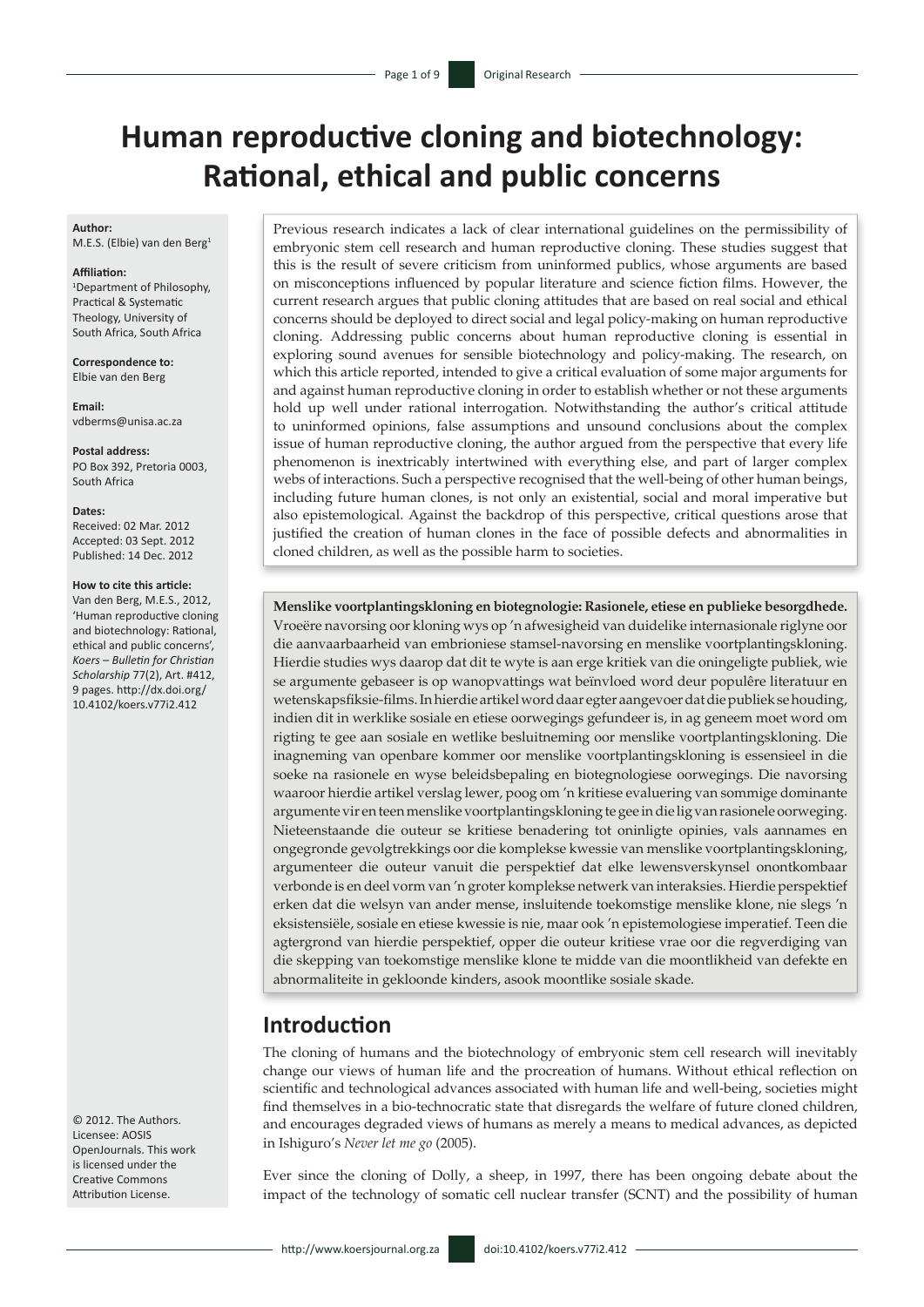cloning. The possibility of cloning human beings in the future challenges our views on human life, biotechnology control, personal identity, human dignity, parenthood, family relations, reproductive liberty and the status of embryos. The meanings of these concepts are complex, often vague and depend on people's current cultural and religious worldviews. The biotechnology of cloning and its possible application to humans also elicits many complex questions that are difficult to answer:

- how far will humanity go in using technology to (re) produce human life?
- which ethical dilemmas does human cloning present?
- does the sacrifice of pre-embryos justify the need for medical treatment and producing transplant tissues?

The overarching question that arises from all this complexity is: how do we, as philosophers, social scientists, bioethicists and theologians, make a contribution to provide some answers to the permissibility of human cloning in order to inform the public and to direct policy-making?

A systematic review of academic literature in the field of human reproductive cloning reveals that there are differing and conflicting views on human cloning, ranging from conservative to liberal perspectives. The literature emphasises that these debates include speculations about the effects of cloning on human life as we know it and the creation of humans (Davis 2009; Evans 2002; Harris 2004; Macintosch 2005; MacKinnon 2000; Pence 1998a; Strong 2005a; West 2003). These works suggest that most arguments on human cloning are, to a large extent, built on misconceptions and false assumptions, influenced by popular literature and science fiction films, about the technology of cloning and its potential application to human beings.

Further scrutiny of human cloning literature reveals the absence of clear international guidelines on the justifiability of embryonic stem cell research and human cloning. Some authors claim that the lack of clarity on the permissibility of human cloning, and consequently the absence of clear international legislation, is the result of severe criticism from the public. This is because they are misinformed as their opinions are influenced by popular publications, the media, science fiction literature and films that portray the technology of cloning as an evil process manipulated by irresponsible scientists (Dawkins 1998; Green 2001; Harris 2004; Kitcher 2000; Macintosch 2005; Pence 1998a).

On the other hand, the argument in this article maintains that attitudes to cloning, that are based on real social and moral concerns, should be taken into consideration, to direct social and legal policy-making on human reproductive cloning and human embryonic research. In reaction to public sentiments and misconceptions, some advocates of human embryonic stem cell research (Harris 2004; Macintosch 2005; Pence 1998a & 1998b) do not take public opinion seriously. As a result, the deeper social and ethical values on which publics frequently base their opinions are ignored. The question is whether or not these advocates engage seriously in critical reflection about the difficult task of determining where and

how thinking about cloning goes wrong. The debate, thus, does not reach conclusive answers about the justifiability of cloning and human clones.

Responding to this dilemma, the research on which this article reports seeks to give a critical evaluation of some major arguments for and against human reproductive cloning, in order to establish whether or not these arguments hold up well under rational interrogation. The method applied in this article is an open system of critical examination of uninformed opinions, false assumptions and unsound conclusions, with the aim to think through the complex issue of human reproductive cloning. On this premise, the author adopts a philosophical approach that is based on the Socratic principle of critical reflection and examination of problems before conclusions are drawn.

Notwithstanding my critical attitude towards unsubstantiated arguments on the complex issue of human reproductive cloning, I follow an enactivist non-linear worldview, developed by Maturana and Varela (1987) and Varela, Thompson and Rosch (1991). According to this understanding, and in contrast to atomistic worldviews, such as objectivism and idealism, every life phenomenon is seen as inextricably intertwined with everything else and forms part of larger complex webs of interaction. Such a perspective recognises that as human beings we are bound by our common humanity, and that the well-being of other human beings, including future human clones, is not only an existential, social and moral imperative, but also an epistemological imperative. Consequently, I contend that, in the context of humanity itself as a species, which is intricately part of larger complex webs of interactions, there are some basic moral principles that measure up to critical interrogation.

Against the backdrop of this perspective, critical questions arise about justifying the creation of human clones in the face of harm to cloned children and harm to societies at large.

This article intends to make a contribution in clearing away false assumptions, factual and prejudiced confusions, in order to assist in informing the public as well as policymakers about the possible implications of the permissibility of cloning and its application to humans.

The following section deals with the technology of cloning and the concerns about its application to humans.

## **The technology of cloning and its concerns**

To avoid misconceptions about cloning, its potential application to human beings and consequently its moral and political considerations, it is crucial to understand what cloning is. Definitions can, at worst, be deliberately politically and emotionally misleading, and persuasive at best.

When it comes to deliberations about human reproductive cloning, one should take care to define the concept of cloning as accurately as possible. Seidel (2000:17–32) points out that there are several definitions of 'clone'. The concept 'clone'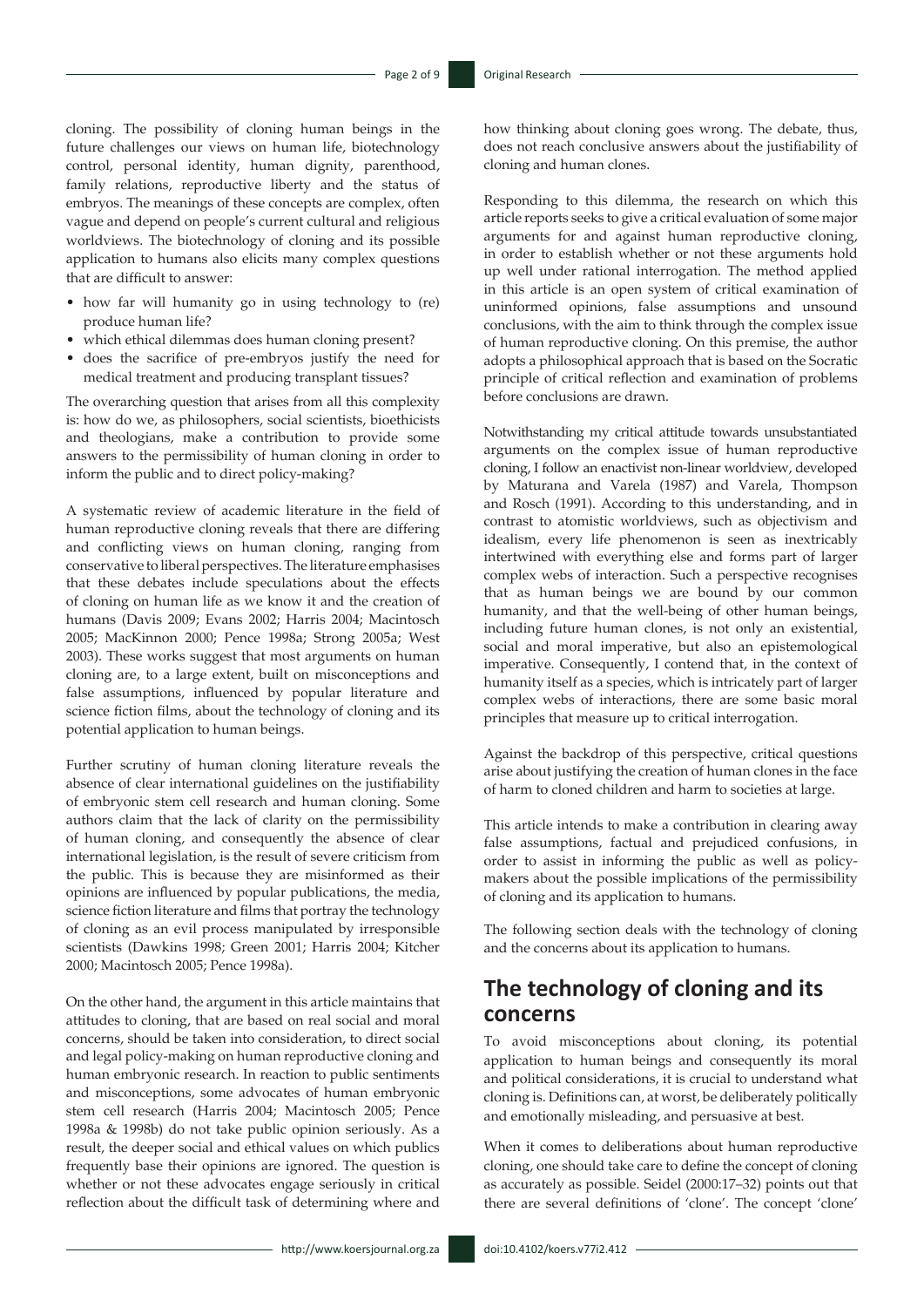is derived from the Greek word *klon*, meaning 'twig'. The meaning of the word 'clone', in this sense, refers to the process of breaking a twig off from certain species of tree or plant and, when planted, a copy of the tree or plant will result. Another definition of 'clone' is to make a genetic copy or set of copies of an organism, that is, bisecting a mammalian embryo to form identical twins (Seidel 2000:17). This type of cloning (embryo splitting) involves a fertilised egg and is, thus, a version of sexual reproduction. Cloning can also be defined as 'fusion or insertion of a diploid nucleus into an egg (oocyte)' (Seidel 2000:17). This method is known as somatic cell nuclear transfer (SCNT) and refers to asexual reproduction because no fertilisation is involved. This was the cloning technology Wilmut and his colleagues at the Roslin Institute in Edinburgh used in order to clone Dolly (Wilmut *et al*. 1997).

For the purpose of the research being reported here, the following definition will apply to cloning with reference to human cloning: Human cloning is human asexual reproduction achieved by way of the SCNT technique to produce a living human organism (at any stage of biological development) that is genetically identical to a human donor.

Human cloning, according to the above definition, thus entails a procedure of taking a cell nucleus from an adult donor (female or male) to be cloned and then, using an electric current, fusing it with an empty egg cell taken from a female subject. A blastocyst starts to develop and divides into many cells (Potton 1997; Thomson *et al*. 1998; Wilmut *et al*. 1997).

In theory, SCNT could be applied for human reproductive purposes. Jaenisch and Wilmut (2001:2552) state that it is possible to clone humans, but 'attempts to clone human beings at a time when the scientific issues of nuclear cloning have not been clarified are dangerous and irresponsible'. In this case, a viable embryo created through SCNT technology would be implanted into a viable womb, and under the right conditions, it is possible that a child, who is genetically related to the DNA source, would be born as a result.

Since the cloning of Dolly, the technology of human embryonic stem cell research and cloning techniques has advanced rapidly. This has led to a shift in the way scientists, philosophers, theologians, ethicists and policy-makers think about human cloning and its implications. There is awareness in scientific communities that human reproductive cloning is no longer just a probability but that the cloning of humans is inevitable (Davis 2009; Savulescu & Bostrom 2009; Stock 2003). Scientists and the medical community are optimistic that sooner or later the creation of human clones will be a reality.

If this view is correct, we need policies and standards of behaviour in place to deal with the challenges presented by the technique of reproductive cloning. These policies and standards of behaviour should include the following:

• regulations on the harvesting of stem cells from human embryos for medical purposes

- health risks and abnormalities to human clones resulting from inappropriate epigenetic reprogramming
- the care of and respect for people created by reproductive cloning, should this become a reality in future.

Policy-making on SCNT and human reproductive cloning should be founded on some basic principles after due consideration to the ethical and social implications of human cloning. However, as will be illustrated in the sections to follow, no consensus exists on the possible social and ethical implications of reproductive cloning. Thus, in the absence of consensus, clear social policy on human cloning would remain on the borderline of indecision, as is currently the case in the United States of America (USA) and the European Union (EU) countries. Except for the United Kingdom (UK), who adopted a liberal position, EU countries have adopted no legislation, but have banned human cloning and the creation of human embryos for research purposes. On 22 January 2001, the UK adopted a liberal position and became the first country to approve human embryonic stem cell research. The USA followed the EU and adopted no clear social policy, but ten states have passed laws restricting research on human embryos, foetuses and unborn children (Harris 2004:122).

Considering the above legal advances, there is a need for critical reflections on debates about the act of human cloning in an attempt to direct policy-making. Consequently, the significance of critical examination of the underlying assumptions and prejudices in arguments on human cloning cannot be underestimated.

In the sections to follow, I give a critical exploration of some major arguments for and against human cloning. These have the aim of determining whether or not they uphold the test of rational, social and ethical deliberation about justifying the creation of human clones in the face of possible defects and abnormalities in cloned children as well as possible harm to families and societies.

### **Arguments against human reproductive cloning**

The view, that reproductive human cloning is wrong, can be divided into two broad categories:

- arguments based on harm to the cloned child
- arguments based on harm to societies.

Broadly speaking, the arguments in the first category entail concerns about the uniqueness and identity of the cloned person, and the argument about safety, that concern the potential health risk to cloned children. Arguments from the second group involve concerns about class, gender and race injustices, the meaning of procreation, parenthood and that effects on family relations as well as concerns about harm to societies.

### **Arguments based on harm to the cloned child**

The argument about harm to cloned children entails that human reproductive cloning is wrong because the uniqueness and identity of cloned persons are at stake.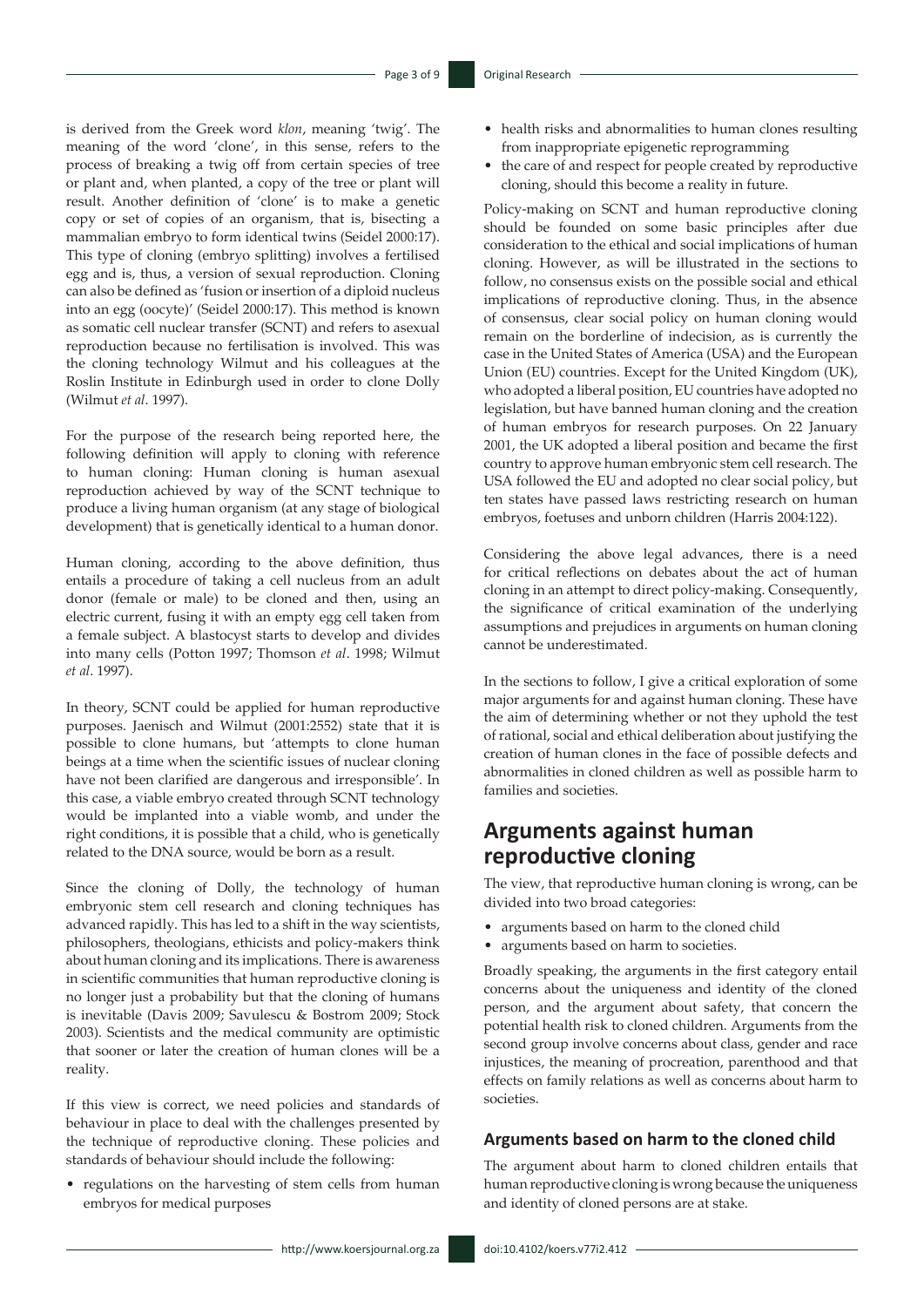#### **The argument concerning uniqueness and identity**

Some opponents of human cloning have claimed that human cloning is wrong because it jeopardises the cloned person's uniqueness and identity. Shortly after the cloning of Dolly, Rifkin (in Kluger 1997) stated:

It's a horrendous crime to make a Xerox of someone ... For the first time, we've taken the principles of industrial design – quality control, predictability – and applied them to a human being. (p. 70)

Some other authors (Annas 1998; Baird 1999; Holm 1998; Kass 1997, 2002; McKibben 2003; Williamson 1999) express similar concerns by referring to human cloning as 'life in the shadow', 'disregard of the right to a unique genetic makeup', 'diminishing of the clone's sense of uniqueness' and the challenge of 'staying human in an engineered age'.

Some of these objections are based on the belief that cloning involves the creation of an identical copy of the original DNA donor and, therefore, the cloned person would not be a unique person. This perception may come from representations of human cloning in science fiction films, popular literature, newspapers, and sensationalist journalists. For instance, on the front pages of many magazines that introduced the world to Dolly and communicated the technology of human cloning, two identical copies of babies were portrayed. What many people read into this is that human cloning is the act of making an identical copy of the original person. Although a human clone may have the same nuclear genes as the donor, it is not correct to think that he or she would be an exact replica of the adult donor.

In reply to the concern about uniqueness and identity of clones, Lewontin (2000) and Strong (2005a) maintain that this concern rests on the fallacy of biological determinism, which is based on the supposition that organisms are completely determined by their genes. They argue that the cloned person is identical to its donor in its genetic constitution, but not in the phenotype, that is, in the molecular structure, the formation of the brain, and everything that comes from the physical, socio-political and cultural environment that constitutes the uniqueness and identity of an individual. Lewontin (2000:37) maintains that the question of uniqueness and identity entails a misunderstanding of developmental biology, where 'gene' is substituted for 'person'.

In addition, researchers on monozygotic twins (Bouchard 1997; Eley, Gregory, Clark & Ehlers 2007) maintain that, even when there are IQ or mental disorder similarities in twins, their behaviours, cognitive abilities and personalities are not the same, and they differ according to individual experiences. On this point, some authors (Johnson 1997; Pence 1998b; Strong 2005b) emphasise that the experiences of a person cannot be replicated by cloning.

To a certain extent, the above arguments succeed in pointing out errors in reasoning concerning genetic determinism and its extrapolation to psychological and social consequences. However, is pointing out the errors in reasoning sufficient to argue against the fact that the identity of the clone may be violated, based on the fact that the genome of the cloned child is known (determined) in the sense that another person (known person) has the same genome?

Whilst I agree that a clone would not be an identical copy of the original donor, that organisms are not completely determined by their genes and that the experiences of a person cannot be replicated by cloning, I concur with Fukuyama (2002), Holm (1998) and McKibben (2003) that the identity of the clone may be violated. This is based on the fact that cloning produces a human being with a known genome, 'determined' by those who are involved in the cloning of this human being, and who have certain hopes and expectations about the characteristics of that person. If we adopt the view that the indeterminedness of the genome is a biological substrate for the equality and reciprocal freedom of human beings, then cloning human beings, whose genomes are determined, calls into question the philosophical and ontological problem of uniqueness and identity.

Considering the arguments for and against human cloning, in the light of concerns about the uniqueness and identity of clones, it can be concluded that there is a rational, ontological and moral basis to claims that cloning humans could compromise the uniqueness and identity of clones.

#### **The argument based on safety**

Another argument against human cloning is the argument based on safety. This reasoning claims that the technology of cloning has not been proved to be safe and the potential risk of harm to the cloned child is too high to justify human cloning (Dawkins 1998; Jaenisch & Wilmut 2001; Kitcher 2000; Murray 2001; NAS 2002; NBAC 1997). Both the National Bioethics Advisory Commission (NBAC) of 1997 and the National Academy of Sciences (NAS) of 2002 in the USA, called for a prohibition of the creation of an actual human being through the procedure of SCNT, based on safety considerations.

There are good grounds for the argument against human cloning based on safety concerns. To date we do not have sufficient scientific and medical evidence that cloned persons would not suffer from deformities and abnormalities as a result of errors in epigenetic reprogramming. The argument based on safety is both a practical and ethical concern, because creating humans in the face of health risks and abnormalities would be unethical. The creation of human clones with defects and abnormalities flies in the face of concern for their well-being, future generations and humanity as a species. These all form part of multidimensional webs of co-existence.

To my mind, the argument based on safety is justifiable. Even if it could be claimed that every new technology is imperfect (Pollack 1993) and that no reproductive technology can guarantee a child's exemption from defects (Pence 1998a), SCNT technology remains to be proved safe for humans. A deeper discussion on the argument based on safety follows later in this article.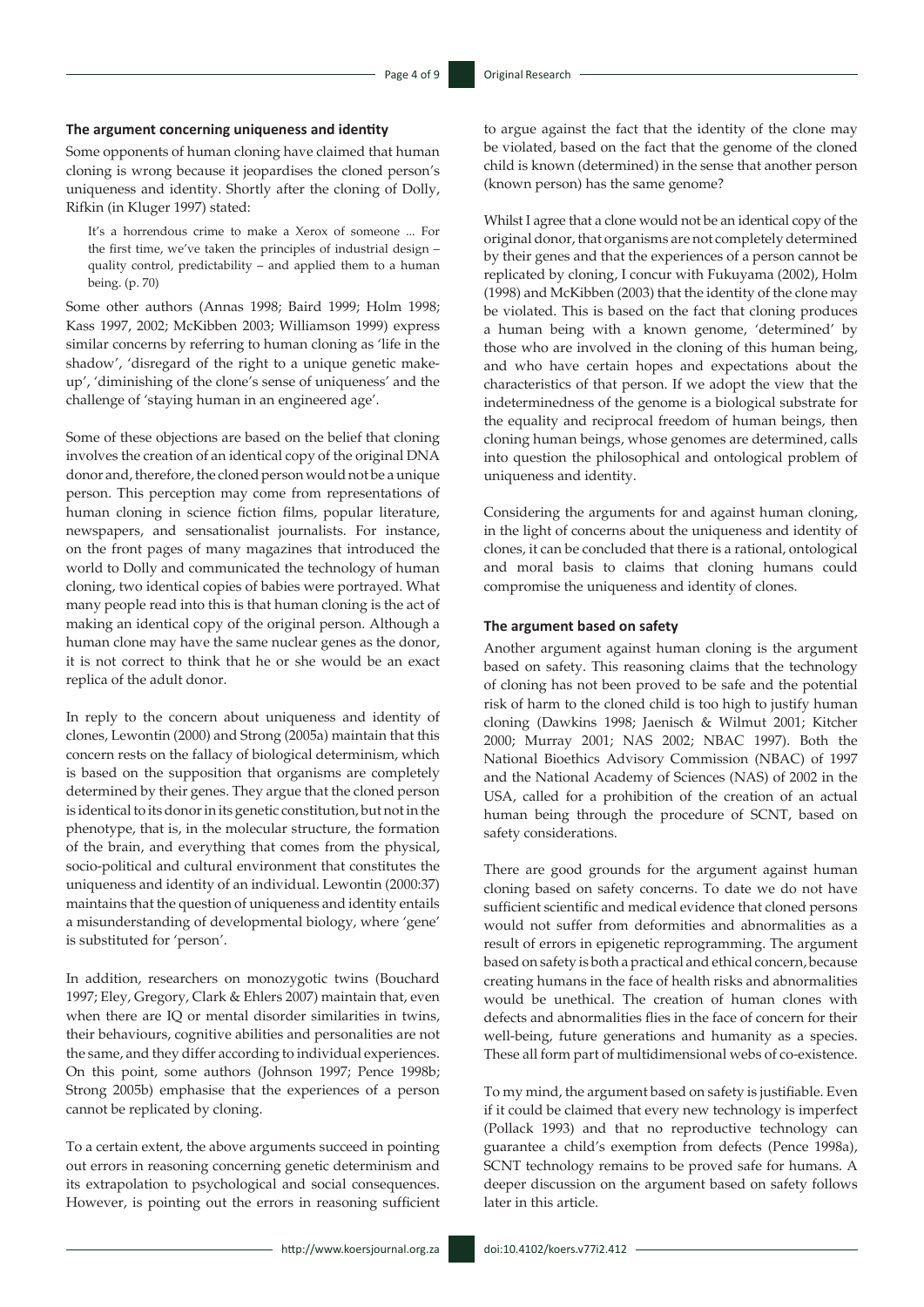Whilst some opponents of human cloning argue that it would harm the cloned child, other opponents argue that it would harm society at large (Cole-Turner 2001; Fukuyama 2002; McKibben 2003).

#### **Arguments based on harm to society**

Arguments based on harm to society entail concerns about class, gender and race injustices, and the meaning of procreation, parenthood and the effects on family relations.

#### **Concerns about class, race and gender injustices**

Some opponents of human cloning (Cole-Turner 2001; Fukuyama 2002; McKibben 2003) associate it with genetic engineering. The concern here is that the scientific knowledge of somatic cell nuclear transfer could be abused to produce children of certain chosen class, race or gender types. This, they argue, could lead to social injustices, such as class, race and gender discrimination and, thus, harm societies at large. In an attempt to counter-argue the concern about race, class and gender injustices, Macintosch (2005:40) opines that 'a genome that contributed toward the development of a person with particular traits and characteristics could never produce the same individual.' However, to my mind, Macintosch's argument does not address the issue at hand. Although there is no one-to-one relation between genes and individuality, cloning can result in race, gender and class injustices. For instance, cloning from a White intelligent male will result in clones that are White, male and probably intelligent. Moreover, if cloning is combined with a selection of clones who are from a genetic pool of White intelligent males, irrespective of their individual traits and personalities, clones will result in race, class and gender injustices.

Another argument against the concern about race, class and gender injustices comes from Silver (1998:171), who maintains that even if the rich and racially obsessed could afford to bear children by cloning, it would have a negligible impact on race, class and gender stratification. To my mind, Silver argues from an economical point of view, whereas the argument from race, class and gender injustices pertains to social and ethical concerns. In response to Silver's view point, one could ask: What if the technology of human reproductive cloning becomes efficient, legal, and popular amongst all the moneyed classes? In this case Silver's argument would fail.

Considering the above arguments for and against human cloning and concerns about class, race and gender injustices, it can be concluded that there are sufficient grounds (rational, social and moral) to claim that cloning could compromise race, class and gender stratification and jeopardise equality. Consequently, cloning could lead to social injustices and harm societies at large.

#### **The argument concerning the meaning of procreation, parenthood and the effects on family relations**

Some opponents of human cloning (Bruce 1998; Gosden 1999; Paris 2001) argue that there is a difference between 'begetting' and 'making' children in terms of procreation.

According to this view 'begetting' refers to the act of creating and conceiving children through sexual reproduction, whilst 'making' refers to the production of children through a technique of selecting and controlling children's genotypes, as in the case of human reproductive cloning (Bruce 1998). Moreover, Paris (2001:46) contends that human reproductive cloning would lead to treating cloned children as 'mere objects of utility'. The underpinning assumption, in this reasoning, is that cloned persons would be less human ('mere objects of utility') because of the technique used to 'produce' children.

To my mind, the difference that is drawn between 'begetting' and 'making' children is obfuscated. The 'making' of children also includes the assisted reproductive technology of in vitro fertilisation (IVF). After many years of the existence of this technology, of 'making' children, there is no conclusive evidence (empirical, social or ethical) that people who use IVF treat their children as mere manufactured objects and, thereby, there is no evidence that this affects family relations negatively. Likewise, it could be argued that there is no rational ground to believe that people who use the assisted reproductive technique of SCNT would treat their children as mere objects of utility and that this, thereby, would affect family relations negatively.

In response to the question of the meaning of reproduction, parenthood and the effects on family relations, I propose that this issue is approached from the angle of deeper philosophical, social and ethical questions about the fact that cloned children would be human beings with determined (known) genomes. Considering this perspective, it is the 'determinedness' of human clones that gives rise to concern. I discussed the issue of 'determinedness' earlier and will not further elaborate on this point here. Given the fact that the cloned child would have the same genome and hence a special link to only one parent, it follows that human cloning could complicate parent and family dynamics. To my mind, parenthood and family relations do not occur in isolation, but form part of larger webs of existential, emotional, social and cultural relations and interactions. For instance, if a clone is born who has the same genome as the 'father', how should the parents, family, friends, society and the law relate and treat the child? Is the parent (the 'father') who donated the genes the father of the child, or is he the brother of the child? In my opinion, these concerns are not overstated or mere speculations as Macintosch (2005) and Harris (2004) would have us believe, but real social and ethical concerns about the possible negative impact of human cloning on reproduction, parenthood and family relations.

Considering the arguments for and against human cloning in the light of concerns about the meaning of reproduction, parenthood and family relations, it can be concluded that there is a rational, social and moral basis to claim that cloning humans could compromise family relations and blur generational boundaries.

In summary, a critical examination of arguments offered in support of concerns about the effects of human cloning on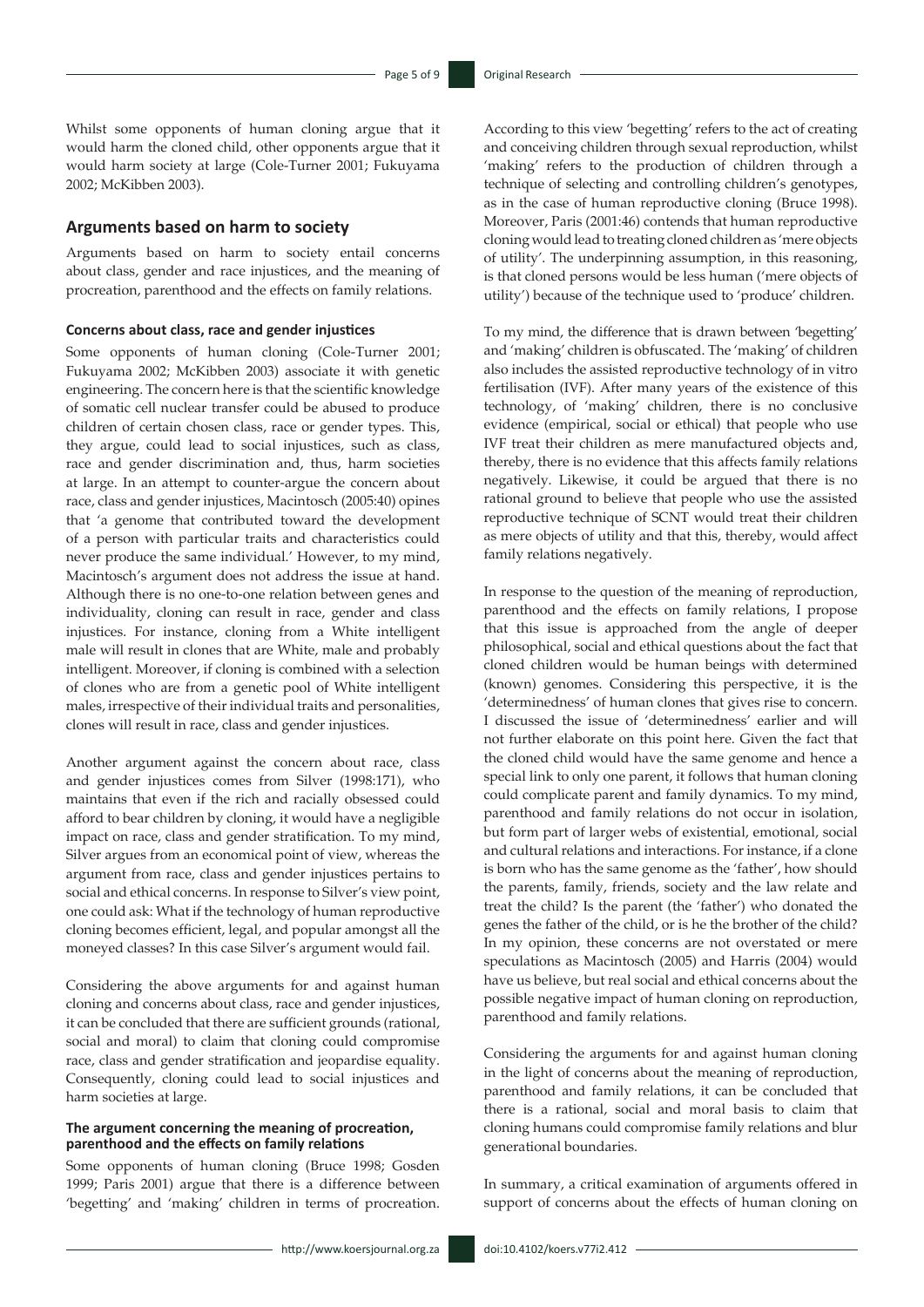uniqueness and identity, class, race, gender injustices, the meaning of procreation, parenthood and family relations, has shown that these arguments do stand the test of rational deliberation, rather than being built upon emotional reactions and false understandings of human cloning.

### **Arguments for allowing human cloning**

In the section to follow, I will discuss two main arguments for the permissibility of human reproductive cloning. The first is based on individual choice and reproductive liberty, and the second focuses on the medical benefits of cloning. The aim is to establish whether or not these arguments uphold the test of rational, social and moral concerns.

#### **Individual choice and reproductive liberty**

The argument that is based on individual choice and procreative liberty entails that a prohibition on asexual human reproduction, such as in vitro fertilisation (IVF) and artificial insemination, is a violation of the constitutional protection of procreative liberty. In almost all countries worldwide, the constitutional protection of procreative liberty states that individuals have the freedom to decide whether or not to have children.

It is argued that in democratic societies, the government cannot control people's decisions about procreation, nor can it dictate how and why people should procreate, or how many children they should have. Furthermore, the argument states that there are many infertile people, gay persons and individuals who do not prefer sexual reproduction but who wish to have children, but cannot do so. Those who follow the logic of this argument maintain that the liberty and moral interests of these groups of people must be taken into account. Ostensibly, these liberties and moral interests are founded on the following premises: People choose or desire to have children for all kinds of reasons:

- to have a family and companionship
- to have descendants for the continuation of the family lineage
- as a status symbol
- to live up to societal norms and expectations
- to prove adulthood
- to attempt to save a marriage.

Thus, it is argued, the reasons for people to want children are a matter of privacy and individual choice. On the basis of this, proponents of human reproductive cloning (Harris 2004; Macintosch 2005; Pence 1998a & 1998b) claim that moral and legal prohibition of new technologies of reproduction would be an unconstitutional infringement on people's individual choice and procreative freedom. This is because it would deny them access to new methods of procreation.

I have a number of problems with this argument:

• Firstly, the argument confuses the technology of human cloning with the actuality of cloning humans.

http://www.koersjournal.org.za doi:10.4102/koers.v77i2.412 -

- Secondly, the central issue in deliberations on human cloning is about cloning and not about the right to procreation.
- Thirdly, restrictive legislation on the technology of human cloning does not imply an unconstitutional violation of people's reproductive liberty. The reason for this is clear: state control of the technique of reproduction does not equal annihilation of people's freedom to procreate.

### **The argument based on medical benefits**

The argument based on medical benefits maintains that cloning combined with stem cell technologies (also labelled 'therapeutic cloning' by some scientists) has significant therapeutic value and medical benefits. These include enhancing the process of discovering new medicines for alleviating illnesses such as Alzheimer's, Parkinson's, Huntington's, Lou Gehrig's disease, heart diseases, lymphoma, leukaemia, diabetes, anaemia and the partial restoration of damaged spinal cords. Moreover, it is claimed that therapeutic cloning offers promising ways of supplying organs and tissues, such as new livers, hearts, nerve cells and bone barrow for transplants. However, all these proclaimed medical benefits are in need of empirical verification.

Because both human reproductive cloning (also known as baby cloning) and therapeutic cloning (also known as research cloning) involve stem cell cloning and are both by definition forms of reproduction, a distinction between them is important when it comes to their research effects and ethical considerations. The distinction I draw, between the two technologies, pertains to intention and source. The intention of human reproductive cloning is to reproduce humans, whereas the intention of therapeutic cloning is not to create babies, but to discover new drugs for the treatment of medical disorders. Furthermore, in the case of human reproductive cloning, the source from which stem cells are derived is from an adult human donor, for instance, these are extracted from the donor's bone marrow or muscle tissue. The donor is not terminated in the process. In therapeutic cloning, stem cells are 'mined' from human (or animal) embryos which are then destroyed in the process. This state of affairs raises important ethical questions, similar to the problem of abortion. However, an analysis of the ethical considerations of therapeutic cloning falls outside the scope of this article. Here, I give an analysis of the argument that claims that there is nothing wrong with the cloning of embryos for medical benefits.

Some supporters of therapeutic cloning (Vogelstein, Alberts & Shine 2002; West 2003) argue that there is nothing wrong with the cloning of embryos for medical benefits, because at the blastocyst stage of development embryonic stem cells are simply clumps of cells and there is a vast difference between a pre-embryo and an actual human being. West (2003:91) insists that the creation and destruction of a pre-embryo does not amount to the destruction of a human, because it is not a human being. According to West then, therapeutic cloning should go ahead.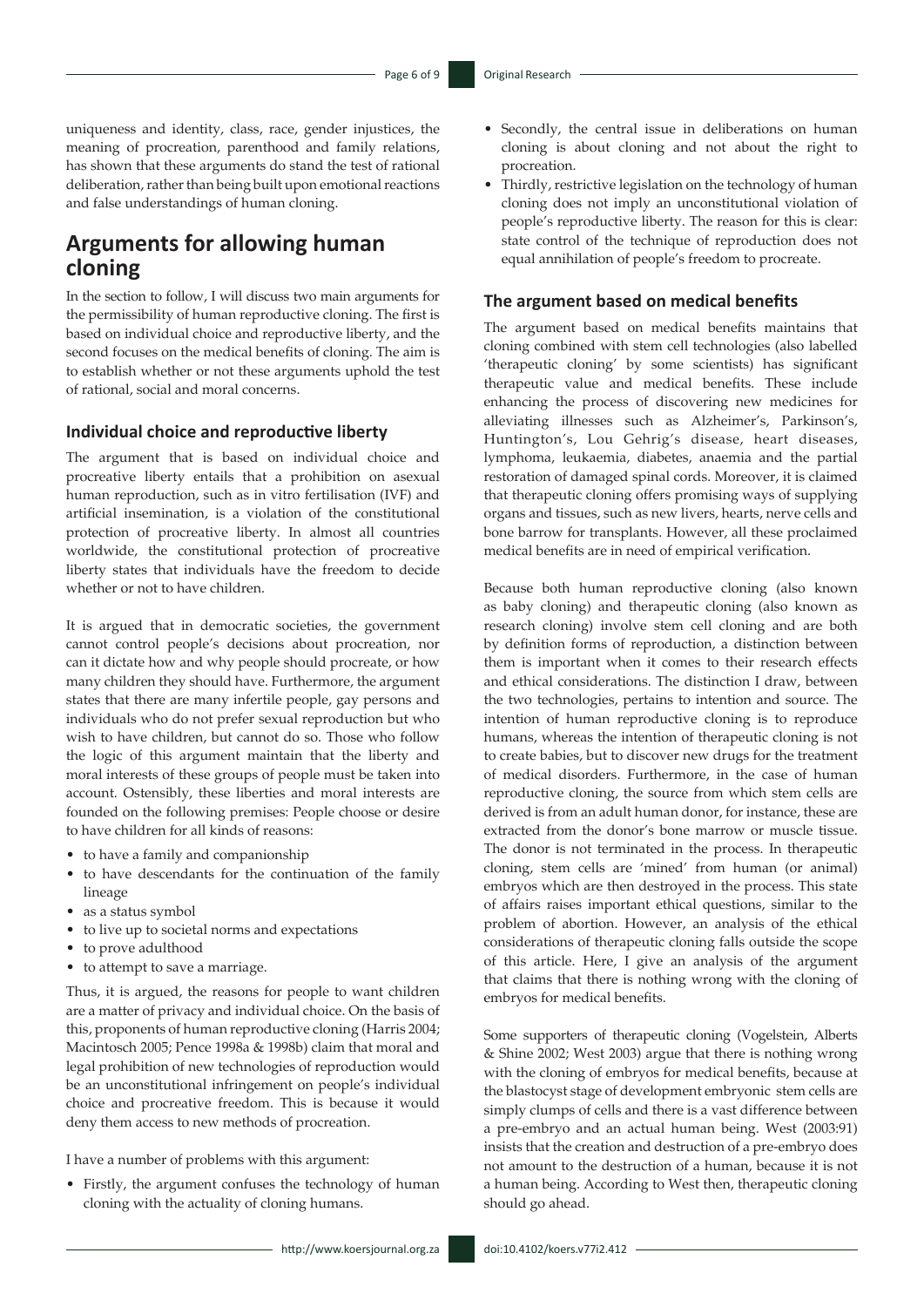On the other hand, the question can be asked whether or not West (2003), in his moral and legal perspective on therapeutic cloning, has considered the ethical justifiability of creating embryos as sources for stem cells and the morality of experimentation on human embryos. In fact, the actuality of cloning has also brought about the ethical dilemma of creating embryos and then discarding them.

Moral debates on this issue revolve around the question of the biological and moral status of the embryo. This issue reopens the whole debate on the moral justification of abortion and the problem of whether or not an embryo is a human life. These questions have been extensively discussed by social scientists and philosophers (see for example Espejo 2002; Feinberg & Feinberg 2010; Steinbock 2011; Van Niekerk & Van Zyl 1996). For this reason, the research reported in this article did not examine these issues.

It is a fact that moral issues about therapeutic cloning are complex and nebulous. On the one hand, scientists, medical doctors and healthcare workers are faced with the obligation to serve humanity by applying their biological and medical research findings and knowledge to reduce human suffering and alleviate medical conditions. On the other hand, the sacrificing of human embryos for the benefit of others remains an important and debatable issue.

In order to put all the relevant issues into perspective, I will give a synthesis of the differing and often conflicting arguments regarding human reproductive cloning that have been examined in the current research. My analysis of arguments against human reproductive cloning has shown arguments based on uniqueness and identity and those based on concerns about class, race and gender injustices, offered in support of concerns about the effects of human cloning on uniqueness and identity, class, race, gender injustices, the meaning of procreation, parenthood and family relations. My analysis has shown that these arguments are based on real social and ethical concerns, rather than on emotional reactions and misunderstandings of the technology of cloning and its application to humans.

The examination of the argument based on individual choice and procreative liberty has shown that restrictive legislation on human cloning does not necessarily violate reproductive liberty. I pointed out that the argument confuses the issue of social and ethical acceptability of human cloning with the professed right to procreation. To my mind, the argument based on procreative freedom is found wanting in substantiation of a rational and moral basis to support a liberal belief in human control in the face of safety risks to clones and society at large. In fact, if states can show that they have a rational basis for adopting restrictive legislation on cloning, their decision would override people's wishes to procreate through the technology of cloning humans.

The discussion on the argument based on medical benefits revealed that therapeutic cloning brings forth complex moral dilemmas about the issue of sacrificing human and animal embryos for the benefit of others. These moral dilemmas are extremely difficult to resolve, given that there are differing and conflicting views on when human life begins.

If it is a fact that there is not adequate scientific proof that the cloning technology would be safe for cloning humans, it follows that any attempt to clone humans for the purpose of creating children is irresponsible and unethical, despite the advocates of human reproductive cloning who try to argue against this viewpoint (Pence 1998a; Pollack 1993; Macintosch 2005).

Here, I want to single out Macintosch's view. Macintosch (2005:45) rejects the argument based on safety on the basis that 'safety has achieved prominence as a secularised objection to a technology that is unpopular for religious and other reasons'. She claims that she does not believe that 'safety concerns are the primary force motivating public and political opposition to cloning and human clones' (Macintosch 2005:44) and asks whether or not there is any *scientific* basis for upholding safety concerns.

This brings me to an issue that was raised earlier in this article. The point was made that attitudes to cloning, that are based on real social and moral concerns, should be taken into account to direct policy making on human reproductive cloning. This is the topic of the section to follow.

### **Social and moral concerns of the public**

Responding to Macintosch's insistence on a *scientific* basis for justifying the view of safety concerns (Macintosch 2005:44), I want to point out that the controversies and tensions engendered by new technologies in the field of human embryonic stem cell research and the belief in the inevitability of human reproductive cloning do not merely involve the possible *scientific* successes or failures, but also the social and ethical implications of its aims and successes.

In support of this reasoning, a number of authors (Bates *et al*. 2005; Gaskell, Allum & Stares 2003; Morris & Adley 2001; Nisbet 2004; Priest 2000; Shepherd *et al*. 2006), who reviewed poll results on public opinion about stem cell research and human cloning in the USA, UK and EU countries, have pointed out that the use of statistical evidence alone is not enough to arrive at conclusions about public concerns. These authors maintain that it is necessary to go beyond quantitative poll results to understand public attitudes to cloning.

This argumentation gave rise to focus group studies in the USA, UK and European countries (Bates *et al*. 2005; Gaskell *et al*. 2003; Morris & Adley 2001; Priest 2000; Shepherd *et al*. 2006) as a means of qualitative measurement to address public concerns about cloning and human clones. These authors attempted to show why the public is opposed to cloning. From their focus group studies, they (Bates *et al*. 2005; Shepherd *et al*. 2006) reported that the public has real social and ethical concerns about cloning and human clones, which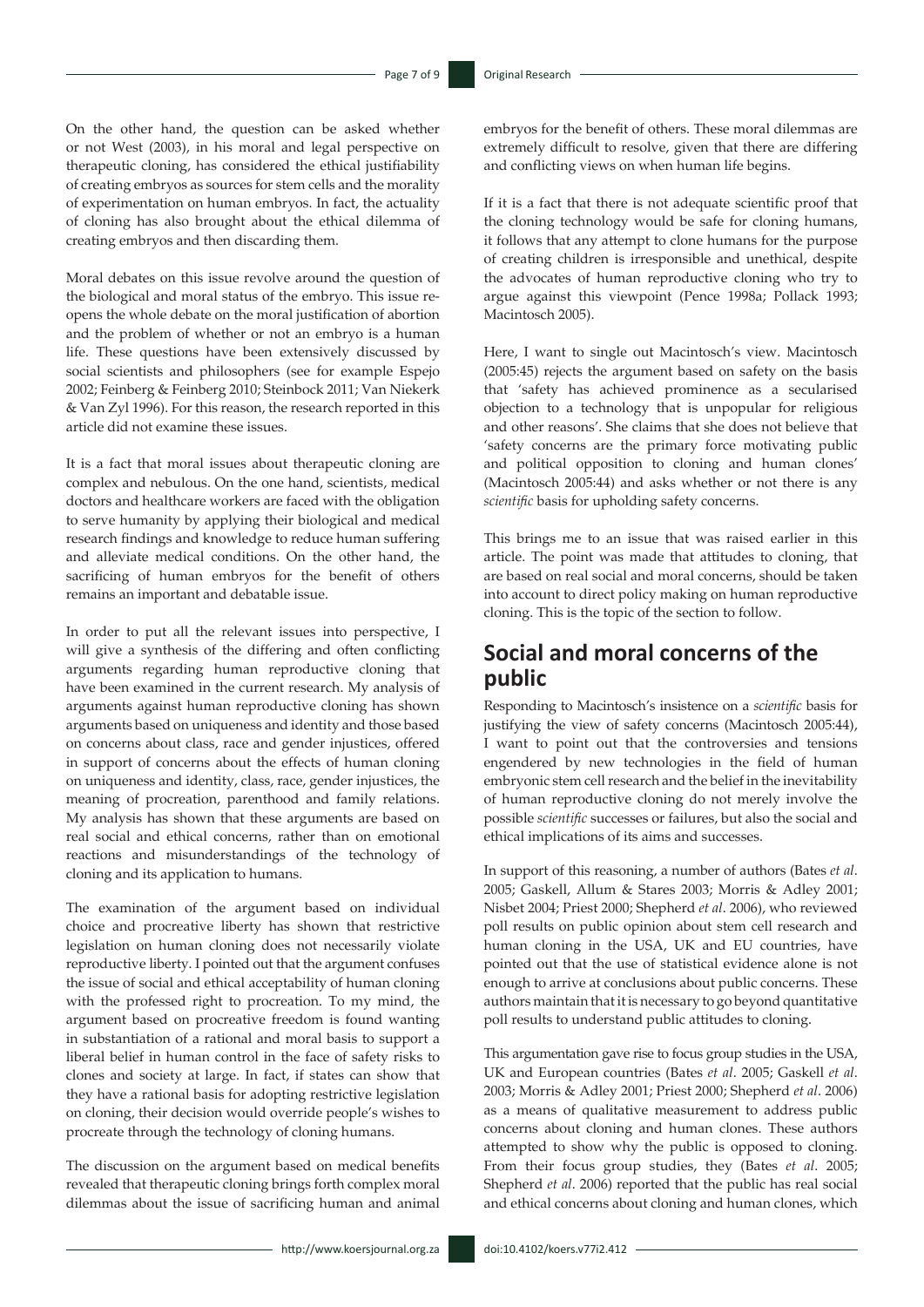are not necessarily based upon misunderstandings of genetic technology. Results obtained from these focus group studies show that public concerns about cloning and human clones are founded on deeper underlying social and ethical values or beliefs, such as respect for human life (extending as far back as the moment of conception and taking into account the status of the embryo) and respect for the natural order of things (extending to future generations) (Bates *et al.* 2005:334; Nisbet 2004:145; Shepherd *et al*. 2006:11). In fact, these studies have shown that the issues of interference with nature, with reference to safety concerns and the status of the embryo, were the most frequently drawn-upon values or beliefs upon which respondents based their concerns (Bates *et al.* 2005:334; Shepherd *et al*. 2006:11).

In addition, research conducted by Bates (2005), which was based on 25 focus groups convened to explore the lay public's understanding of cloning and human clones, has shown that the articulation of public concerns about cloning and human clones is far less influenced by mass media, popular publications, science fiction literature and films than advocates, scientists and policy makers make us believe. In his study, Bates (2005) indicates that publics draw upon their own personal frames of reference and moral frameworks to bear on their understanding of genetic science and their opinions on the permissibility of human reproductive cloning. He says that 'too many studies assume a paradigm of "garbage in, garbage out"' (Bates 2005:60). He further argues that people are not computers. Rather, publics process information about genetics and human cloning in a complex and critical way according to their personal and cultural frames of reference (Bates 2005:47; Shepherd *et al*. 2006).

On the basis of these studies and in consideration of arguments based on concerns about the safety and wellbeing of future cloned children, family relations and society at large, the reasoning in this article maintains that the moral and ethical dimensions of biotechnology, that underlie public concerns about cloning and human clones, need to be taken into account to direct social and legal policy making on cloning and human reproductive cloning. Maienschein (2005) emphasises that the research findings and viewpoints of biologists and scientists alone are not enough to give us the wisdom we need to guide our political and social decisions about human cloning. Perhaps we could adopt some basic social and moral principles founded on social and ethical values, such as respect for human life, respect for the natural order of things, and consideration of safety concerns. However, given the fact that we live in a pluralistic postmodern society, where people have differing and conflicting views, consensus about social and moral principles would be a complex issue.

Accordingly, the question arises: How do we, as philosophers, theologians, ethicists and social scientists, make the wisest medical and bioscience policy we can about human cloning and SCNT? According to Maienschein (2005), the crucial issue we learn from the history of biology, science and morality is the following:

There have been many views of life and many ways to define when a life begins, just as there still are and always will be. The questions have changed as our science has advanced, and the answers have had to be renegotiated in the light of accumulating knowledge. Any policy answer should be grounded in the best available current science and the best moral thinking―and in the knowledge that science and morality are not intrinsically at odds. (p. 301)

Moreover, Du Plessis (2006:61) makes the point that wisdom entails knowing *how* to apply science and knowledge wisely. He points out that 'science implies knowledge with a responsible conscience'. The swift advances of biotechnology in the field of human embryonic stem cell research give scientists the power to transform the world and human life. Some scientists have adopted the attitude that moral discourse from lay people and critical debates of philosophers and ethicists are pure speculations and theorising and can, therefore, be ignored in policy-making. Such science does not imply 'knowledge with a responsible conscience' (Du Plessis 2006:61).

### **Conclusion**

The preceding discussion revealed that critical debates by philosophers, ethicists, theologians, scientists and bioethicists are crucial to clear away false assumptions, factual and prejudiced confusions about cloning and its application to humans. I have demonstrated that such critical discourses would be valuable to inform the public and policy-makers about the possible implications of the permissibility of human embryonic research and human cloning.

Implications of the findings of this research include the debate about the importance of the inclusion of public social and moral concerns in deliberation of policy-making on cloning and human reproductive cloning. It is in the interest of humanity and future generations to clarify the confusions surrounding the technology of cloning and its application to humans, in order to prevent harm to future human clones and to guide sensible biotechnology and associated policymaking. The application of cloning to humans remains a health and moral concern because cloning needs to be tested on humans in order to verify its risks.

This research will contribute to an increased clarity surrounding the technology of cloning and possible implications of the permissibility of human embryonic research and the cloning of humans. Future research in this regard would be useful to open up sound avenues to explore the interrelated issues of well-informed opinions on human cloning, public opinion, sensible biotechnology and policy-making on cloning and human reproductive cloning.

### **Acknowledgements Competing interests**

The author declares that she has no financial or personal relationships which may have inappropriately influenced her in writing this article.